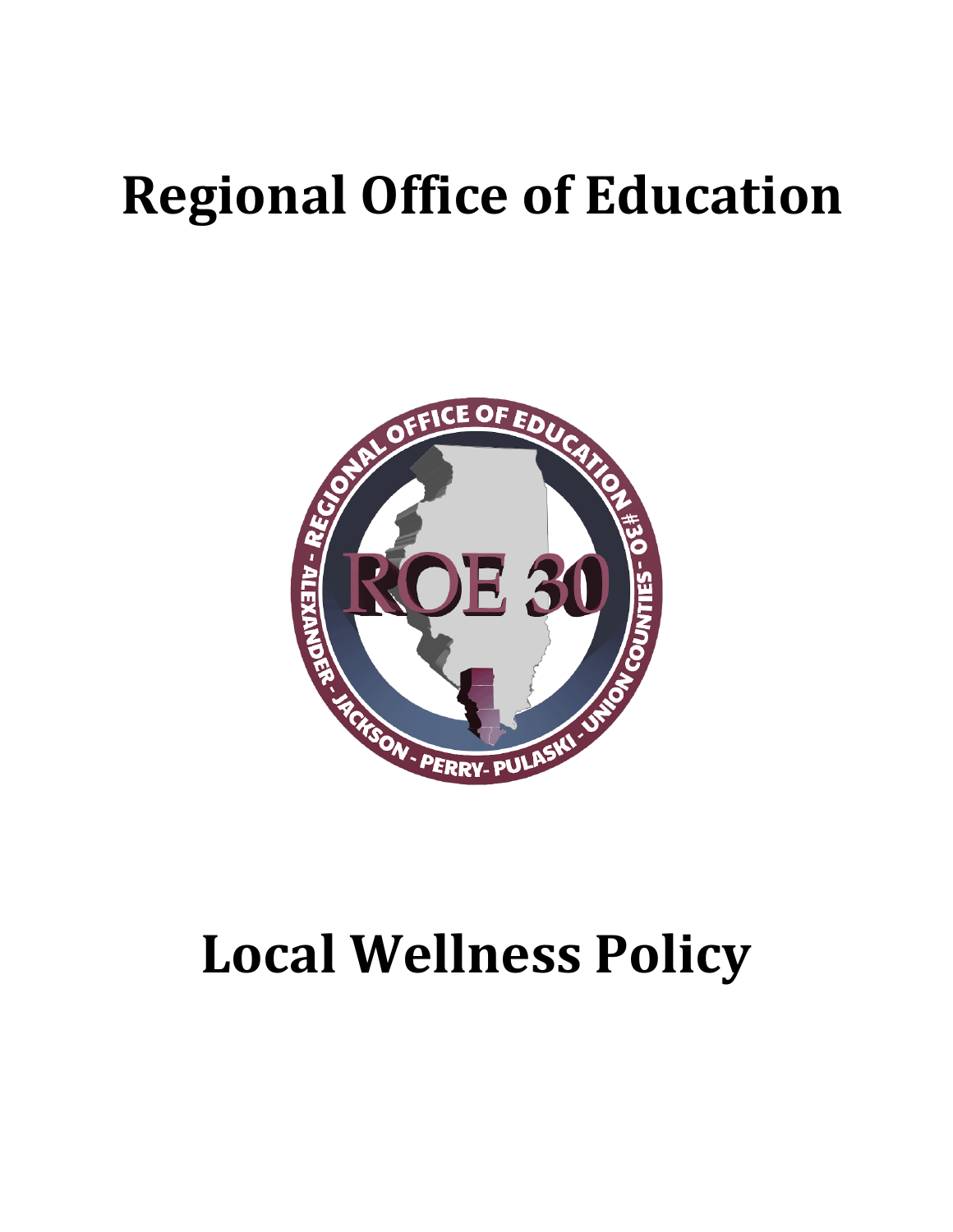## Preface

In accordance with 7 CFR 210.31(c), a Local Education Agency that participates in the National School Lunch Program (NSLP) and/or School Breakfast Program (SBP) must establish a Local School Wellness Policy for all schools under its jurisdiction. As of June 30, 2017, Local Wellness Policies must meet the minimum requirements set forth in the Final Rule: Local School Wellness Policy Implementation Under the Healthy, Hunger-Free Kids Act of 2010.

Local Wellness Policies are a valuable tool in the promotion of student health and wellness through the NSLP and SBP. Schools play an essential role in preparing students for successful futures, and proper nutrition and physical activity are key to creating constructive learning environments. Local Wellness Policies provide guidance to further support schools efforts to provide students with a successful and healthy future.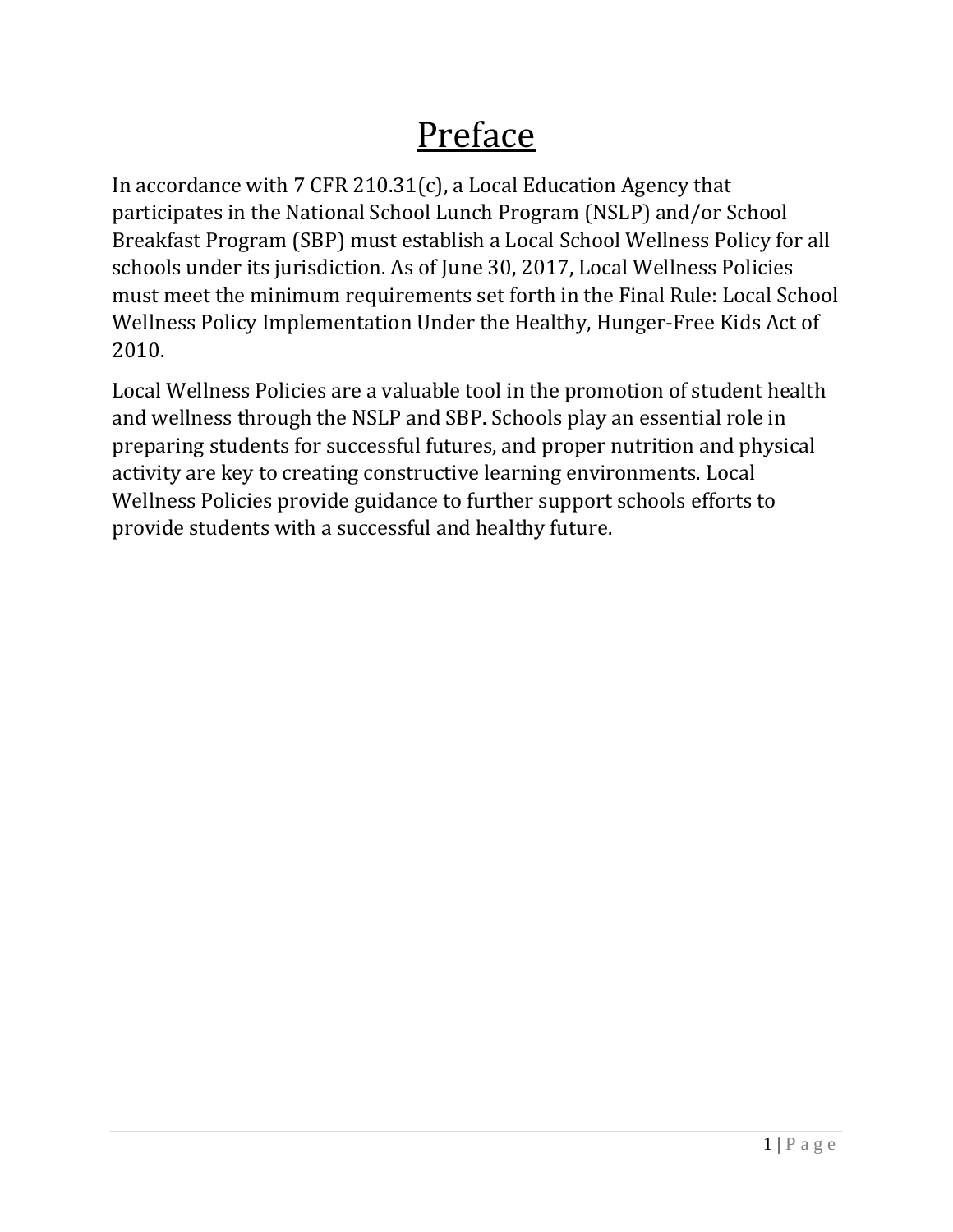# **Wellness Policy Committee**

### **Wellness Policy Leadership**

Cheryl Graff, Regional Superintendent of Schools Contact: cgraff@roe30.org

### **Wellness Policy Committee Members**

Cheryl Graff, Superintendent Contact: cgraff@roe30.org

Ronda Dunn, School Nutrition Director Contact: rdunn@roe30.org

Karen Wolfe, Assistant Superintendent Contact: kwolfe@roe30.org

Jeremy Pierce, COPE Administrator Contact: jpierce@roe30.org

Marla Rathjen, COPE Administrative Assistant Contact: mrathjen@roe30.org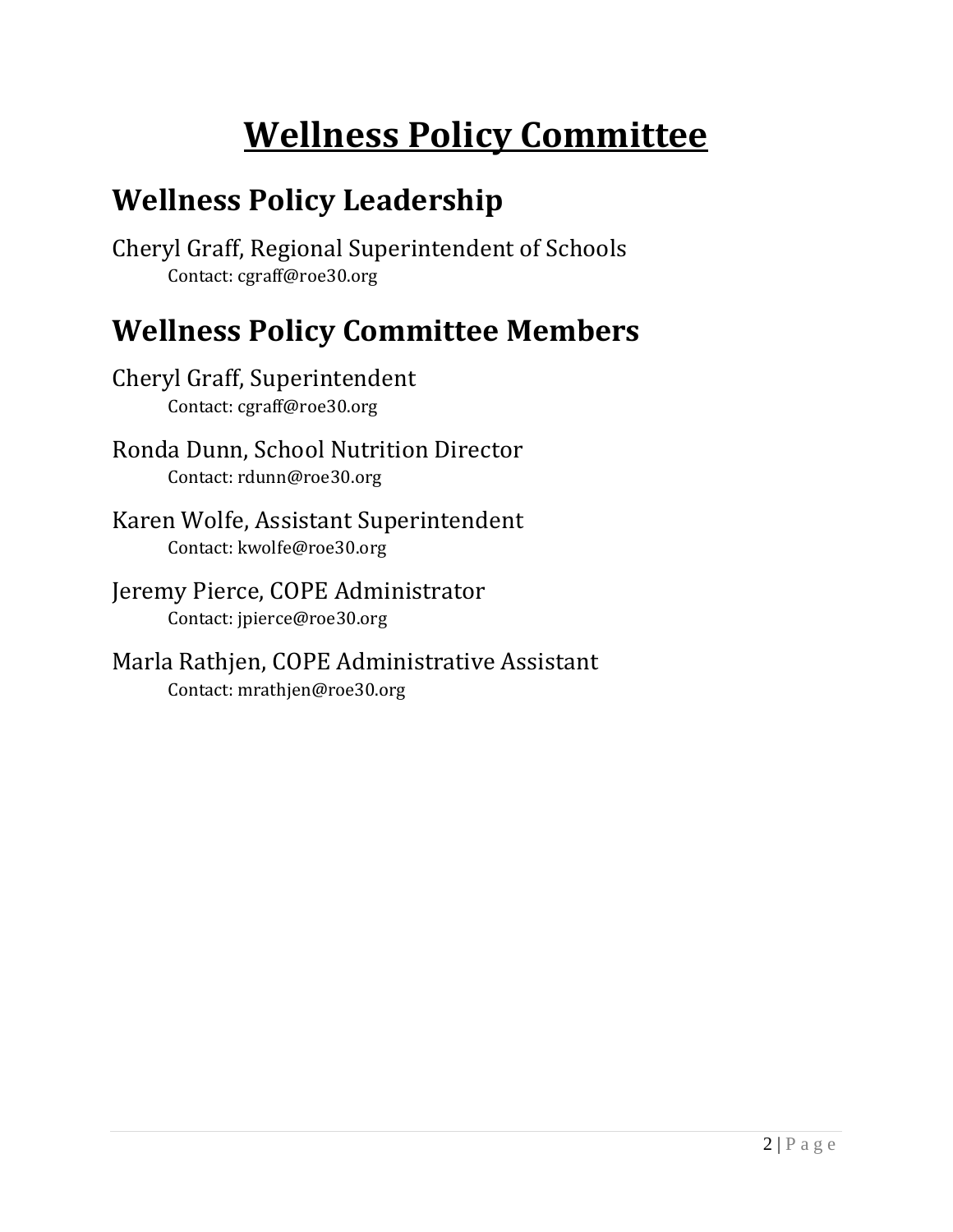# **Wellness Policy Committee Responsibilities**

### **Public Involvement**

The Local Education Agency permits and encourages public involvement in Local Wellness Policy development, implementation, updates, and reviews. Therefore, the LEA invites a variety of stakeholders within the general public to participate in the Local Wellness Policy processes. The meetings of the Local Wellness Policy Committee will meet every year and be announced via the ROE30.org website. The committee will meet on the following date in the Regional Office of Education annex conference room.

• March 2, 2020

#### **Assessments**

Under the Healthy, Hunger-Free Kids Act of 2010, assessments of the Local Wellness Policy must occur no less than every three years. The Regional Office of Education #30 shall conduct assessments of the Local Wellness Policy every three years, beginning in March 2020 and occurring every three years thereafter. These assessments will:

- Ensure the wellness policy is in compliance with USDA, State, and Local rules and regulations
- Compare the LEA's wellness policy to model wellness policies
- Measure the progress made in achieving the goals as outlined in the LEA's wellness policy

### **Updates**

The Wellness Policy Committee must update the Local Wellness Policy as appropriate in order to fit the needs and goals of the Local Education Agency. The LEA shall make the following available to the public:

- The Local Wellness Policy, including any updates to the policy, on a yearly basis
- The triennial assessment, including progress toward meeting the goals outlined in the wellness policy

Through the following channels:

• The Regional Office of Education website – roe30.org

#### **Records**

The Local Education Agency shall maintain record of the Local Wellness Policy. This includes keeping a copy of the current wellness policy on file and maintaining documentation of the following actions:

- The most recent assessment of the policy
- Availability of the wellness policy and assessments to the public
- Reviews and revisions of the policy, including the individuals involved and the efforts made to notify stakeholders of their ability to participate in the process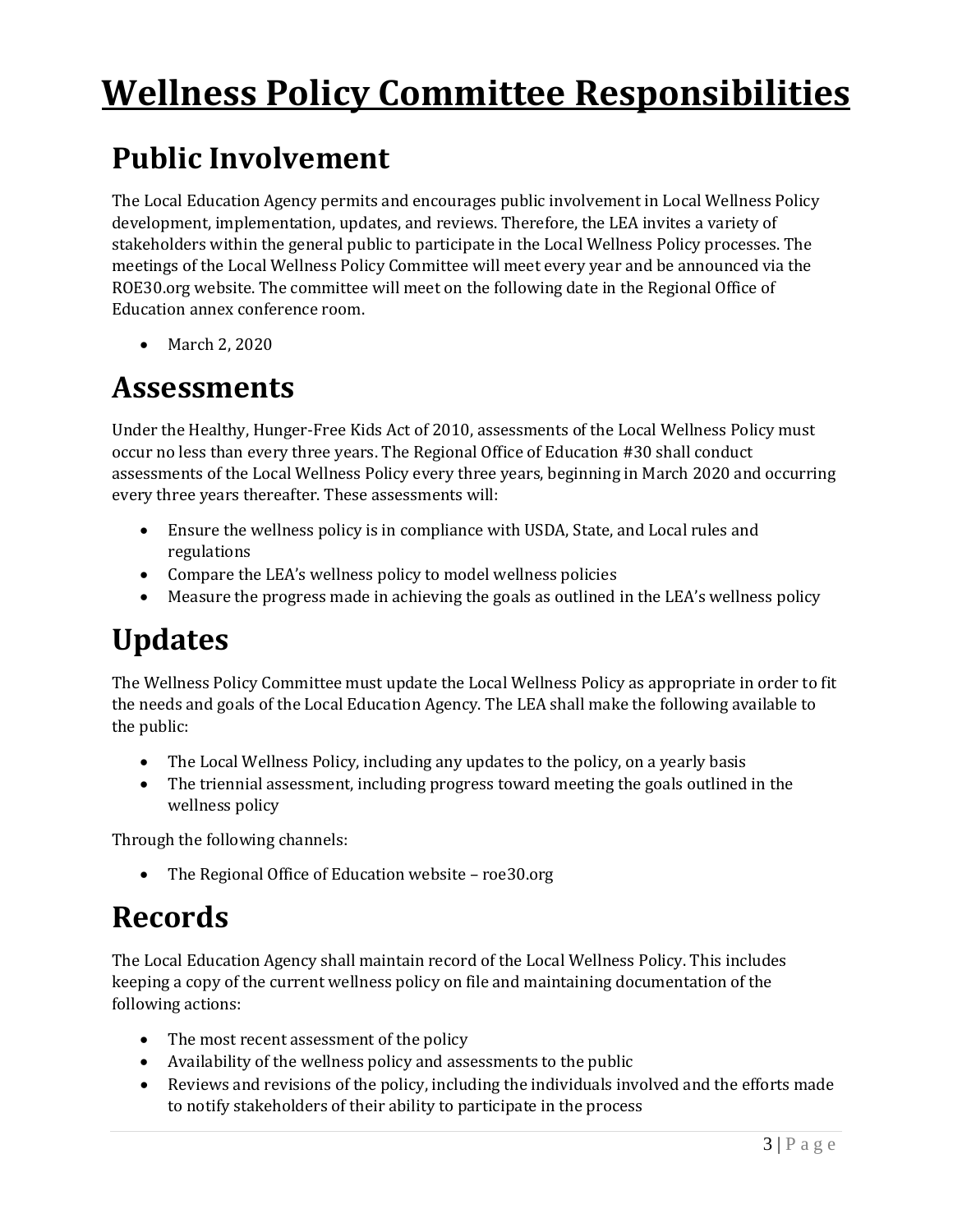## **Nutrition**

The Local Education Agency recognizes the important role nutrition plays in academic performance as well as overall quality of life. The National Education Association references numerous articles supporting the effects of nutrition on the classroom, for example, hunger often has a negative impact on students' success, attendance, and behavior.

According to the Centers for Disease Control and Prevention, approximately 18.5 percent of the nation's youth was considered obese in 2015-16. This percentage increased 1.3 percent when compared to the previous year. Conversely, 15.7 percent of American families experienced food hardship in 2017. Through participation in the U.S. Department of Agriculture's School Nutrition Programs, the LEA commits to serving nutritious meals to students in order to prevent both overconsumption of nutrient-poor foods and food insecurity to give students the best chance to succeed inside and outside the classroom.

#### **Nutrition Standards**

#### Meals

All reimbursable meals served for the purposes of the National School Lunch Program (NSLP) and School Breakfast Program (SBP) must meet or exceed USDA nutrition standards and regulations. This includes meeting standards for each of the meal pattern components (i.e. Grains, Meat/Meat Alternates, Fruits, Vegetables, and Milk) as well as meeting or exceeding the limitations set for calories, sodium, saturated fat, and trans fat.

#### Competitive Foods

All competitive foods and beverages sold must comply with the USDA Smart Snacks in Schools nutrition standards (7 CFR 210.31 $(c)(3)(iii)$ ). Competitive foods and beverages refer to those that are sold to students outside the reimbursable meal on the school campus (i.e. locations on the school campus that are accessible to students) during the school day (i.e. the midnight before to 30 minutes after the end of the school day). This includes, but is not limited to, vending machine and à la carte items.

#### Other Foods and Beverages

The following policy refers to all foods and beverages provided, but not sold to students. The Local Education Agency will prohibit food and beverage items that do not meet Smart Snacks nutrition standards for reward and celebration purposes. More than 25 percent of children's daily calories may come from snacks, therefore, providing Smart Snacks allows for a more nutrient-dense calorie intake.

#### Fundraisers

All fundraisers promoting food and/or beverage items that are held on school campus (i.e. locations on the school campus that are accessible to students) during the school day (i.e. the midnight before to 30 minutes after the end of the school day) must meet Smart Snacks nutrition standards.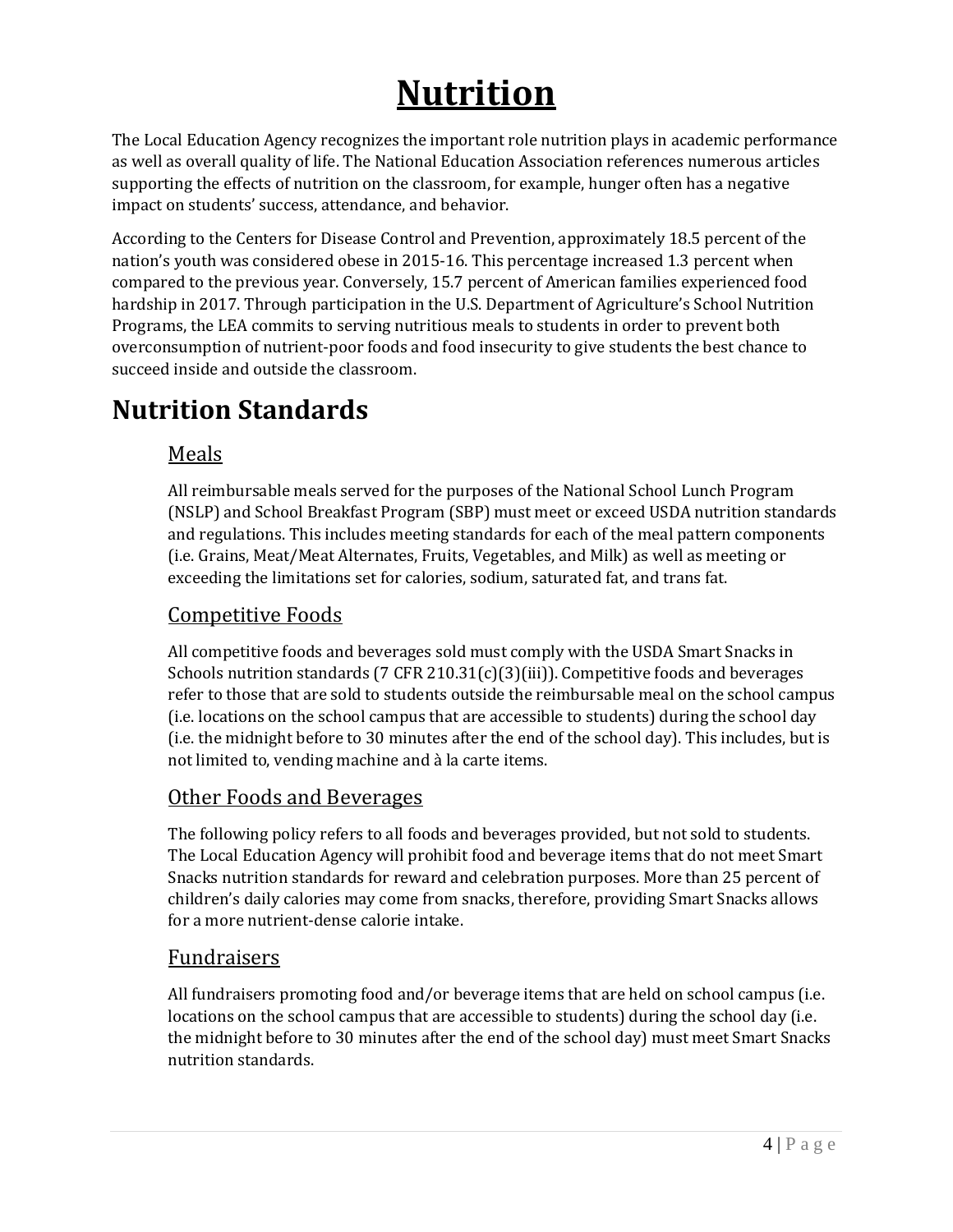#### **Nutrition Education**

In accordance with the Illinois Learning Standards, the Local Education Agency shall meet all Illinois requirements and standards for Health Education. The Local Education Agency shall include nutrition education within the health education curriculum and integrate nutrition education into other core subjects, as appropriate. Various grade levels and curriculums shall use nutrition education information, research, and materials from the following resources:

- www.health.gov/dietaryguidelines
- www.fns.usda.gov/tn/team-nutrition
- www.foodmaster.org

#### **Nutrition Promotion**

The District shall implement nutrition promotion techniques through multiple channels, including the cafeteria, classroom, and home.

The District shall make cafeteria menus and nutrition information available through the following platforms:

- School announcements
- School bulletin boards

The Smarter Lunchrooms Movement uses behavioral economics to positively influence food choices made by children. The evidence-based techniques implemented through the Movement have been proven to increase children's consumption of nutritious foods. The District shall participate in the Smarter Lunchrooms Movement by utilizing the Smarter Lunchrooms 60-point Scorecard and other educational and promotional tools. The District shall implement the following Smarter Lunchrooms techniques:

- www.smarterlunchrooms.org
- www.smarterlunchrooms.org/sites/default/files/documents/SLM-Scorecard2.0\_5.pdf

#### **Marketing**

The Local Education Agency will prohibit the marketing and advertising of all foods and beverages on the school campus (i.e. locations on the school campus that are accessible to students) during the school day (i.e. the midnight before to 30 minutes after the end of the school day). The marketing standards described above apply, but are not limited to, oral, written, and graphic statements made for promotional purposes. Items subject to marketing requirements include, but are not limited to, posters, menu boards, vending machines, coolers, trash cans, scoreboards, and other equipment. This policy does not require schools to immediately replace equipment that does not meet this requirement, however, the District shall implement these standards as equipment needs replaced in the future.